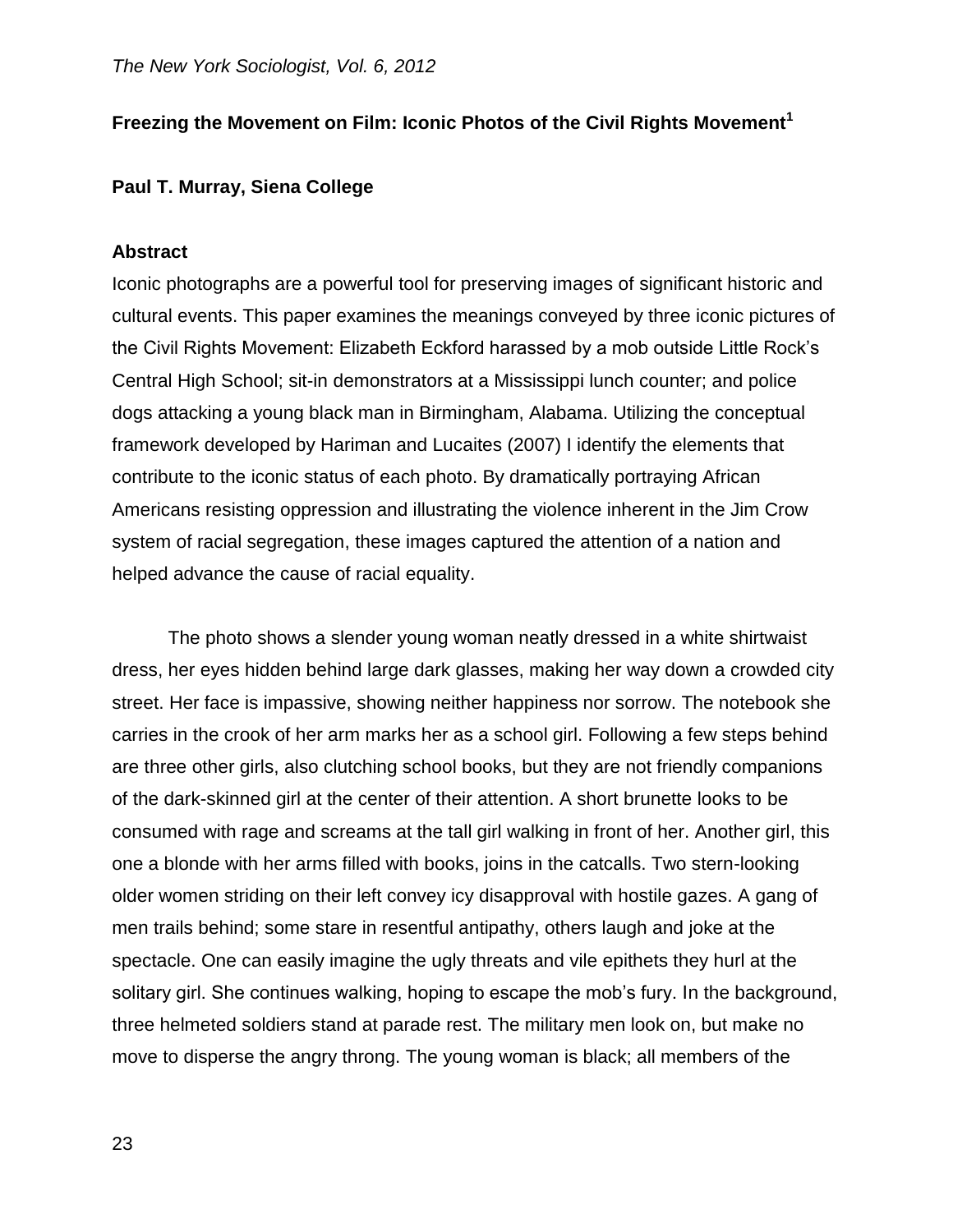surrounding crowd are white. No other African Americans are visible on the street. This appears to be a racial confrontation.

The date is September 4, 1957, and the setting is Little Rock, Arkansas. The girl in the center of this scene is Elizabeth Eckford, the first African American student to attempt to enter Central High School. That morning she rode the city bus to school. When Elizabeth tried to enter the campus she was turned away by soldiers of the Arkansas National Guard.<sup>2</sup> The dramatic photo of her encounter with the mob was taken by Will Counts, a young photographer for the *Arkansas Democrat*. The next day his picture of Eckford's retreat appeared on front pages of newspapers across the United States. It was the runner-up for the 1957 Pulitzer Prize for photography. In subsequent years his photo has been reprinted in history textbooks, magazine articles, documentary films, book covers, and can be viewed on hundreds of Internet websites. Counts' historic photo has come to symbolize the struggle for school desegregation. It is an icon of the Civil Rights Movement; an image that is instantly recognizable to anyone familiar with the Little Rock story.

Photography is commonly considered a means for *preserving* memories. However, when a photo's viewers have no first-hand knowledge of the individuals or events portrayed, the photographic image can become a tool for *creating* memories. As Susan Sontag has observed, "photographs help construct—and revise—our sense of a more distant past." (2003:85) Just as sculptors and painters in past ages depicted the heroic deeds of ancient warriors; today iconic photos memorialize significant episodes from our recent history. For those who study the Little Rock story more than half a century after those extraordinary events, the photo of Elizabeth Eckford may be their most lasting impression of the crisis. Significant legal and political issues were contested at Central High School in September of 1957. Arkansas Governor Orval Faubus' defiance forced President Dwight Eisenhower to dispatch federal troops to ensure compliance with court ordered desegregation and reassert the primacy of the federal government. Faubus' attempt to defy the courts was defeated as Eckford and the other members of the Little Rock Nine eventually were admitted to Central High School. However, today's students are more likely to recall the image of a lone black girl bravely making her way home through the crowd of hostile whites than the abstract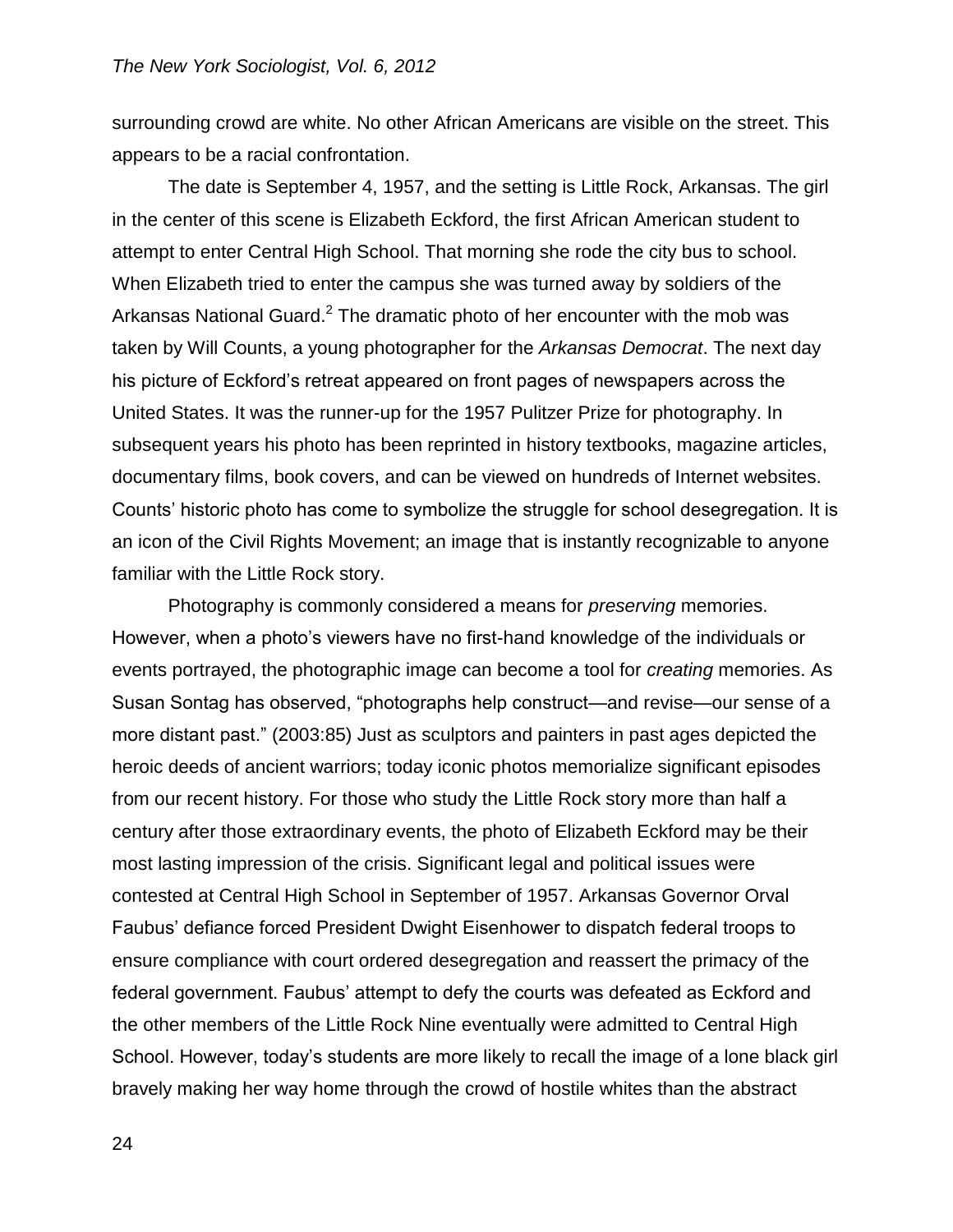constitutional principles at stake in Little Rock. As Sontag notes, "the photograph provides a quick way of apprehending something and a compact form for memorizing it." (2003:22) For many Americans the photo of Eckford pursued by the mob represents the essential reality of the Little Rock crisis.



Elizabeth Eckford, 1957. Photo by Will Counts.

Photos help create the meanings that mediate our understanding of the past, but not all photographic images have equal impact. In a world where the media daily bombard consumers with thousands of images, only a handful stands out. They command the viewer's attention and convey an enduring message. These become iconic images—widely recognized representations of historic events that are frequently reproduced across a range of media. $3$  The most basic attribute confirming a picture's iconic status is its frequent and widespread reproduction. Among hundreds of photos included in thirteen volumes of civil rights photography examined by the author, three are most frequently reproduced—Eckford and the Little Rock mob, a Jackson,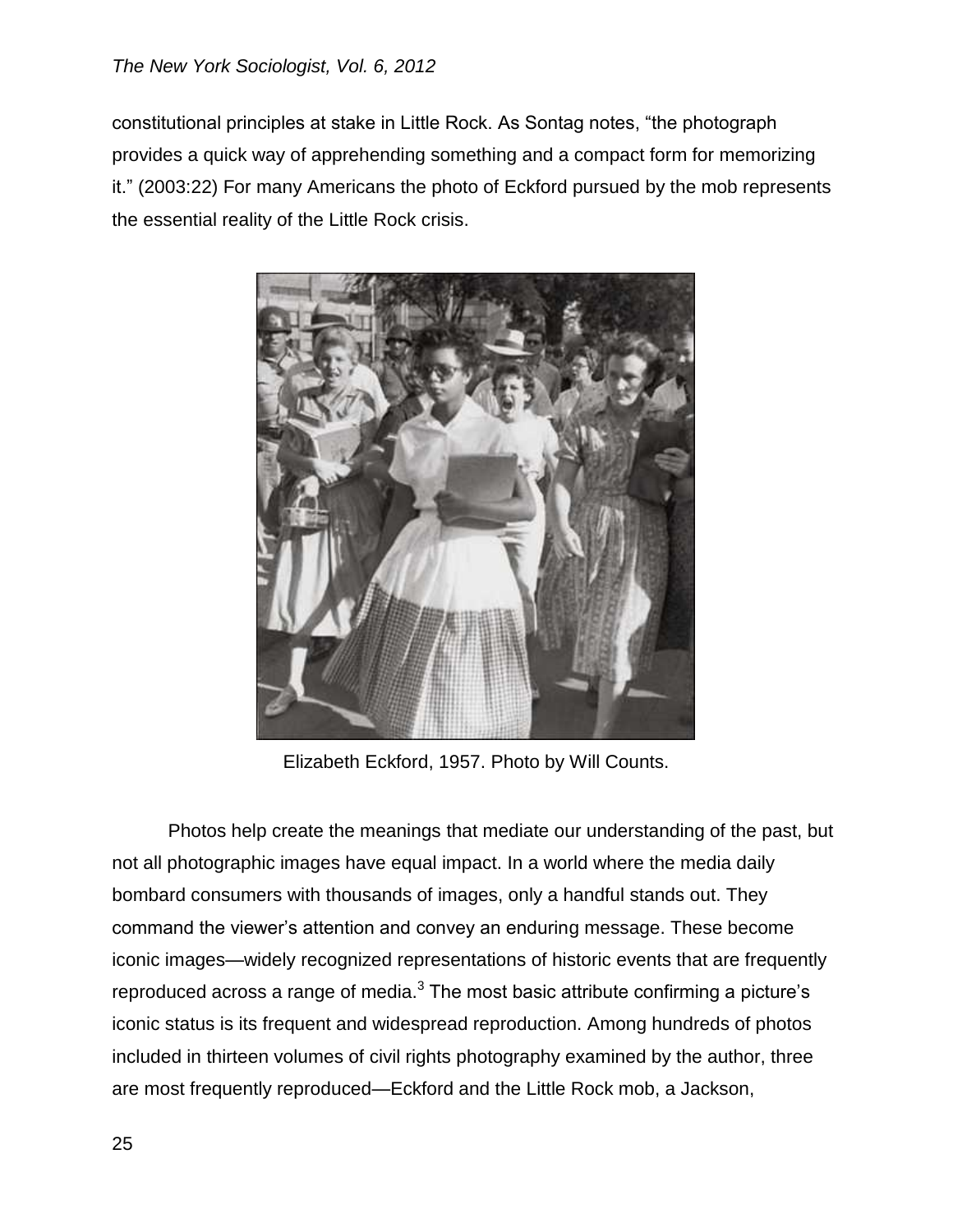Mississippi, lunch counter sit-in protest, and police dogs attacking a young demonstrator in Birmingham, Alabama. Their repeated presentation has made this trio of images the most readily recognized icons of the Civil Rights Movement, ones that help define what the movement represented. Detailed analysis of these iconic photos reveals how popular understanding of the movement has been shaped by its depiction in the mass media.

The second iconic photo of the Civil Rights Movement epitomizes the sit-in demonstrations that captured the nation's attention beginning on February 1, 1960, when four African American college students asked to be served at a "whites only" dime store lunch counter in Greensboro, North Carolina. When denied service they remained seated until the store closed. The next day they returned bringing more of their fellow students. Their protest continued for four months until the management began serving customers on an integrated basis. This successful direct action technique spread quickly and in subsequent months was adopted in numerous protests against Jim Crow eating arrangements in cities across the South.

The Jackson photo shows three figures seated on lunch counter stools. Two are white and one is black. The white man's face is turned away from the camera, as is the head of the young white woman seated next to him. The only demonstrator whose face is clearly visible is the lone African American woman—Anne Moody, a student at Tougaloo College. Her head is slightly bowed, her eyes partly closed, her mouth set in a look of weary exasperation. The white woman also shows signs of fatigue as she props her head with her arm. Standing behind the trio are more than a dozen white males, most of them teenagers. They are casually dressed in t-shirts and sport shirts with their hair slicked back in the fashion of the day. The young man closest to the camera holds a clear glass sugar container with its top screwed open over the head of the white female demonstrator. No one tries to restrain him. Light colored debris, apparently sugar dumped before the picture was snapped, covers the heads of all three protestors. The arms of the trio and the counter surface are also coated with sugar. The shirt of the male demonstrator is stained with a dark liquid evoking an image of blood. His neck and the back of his head also appear damp. The three protestors passively endure this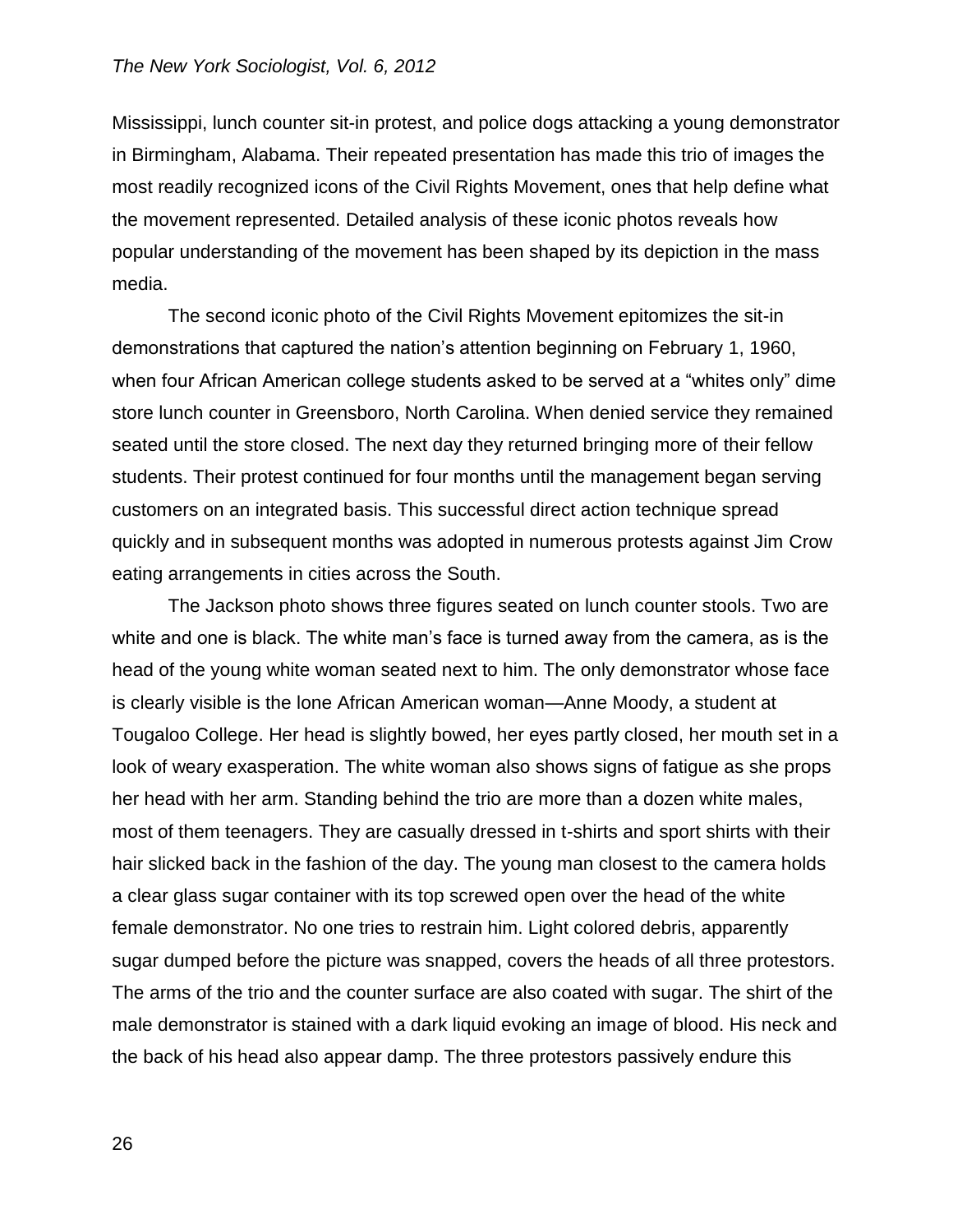persecution, making no response to their tormenters, while the smirking members of the crowd seem to be enjoying their cruel sport.<sup>4</sup>



Jackson, Mississippi, sit-in, 1963. Photo by Fred Blackwell.

This unforgettable photo was shot by Fred Blackwell, a photographer for the *Jackson Daily News*, on May 28, 1963 at the Jackson Woolworth's store. His presence that day was no accident. Student organizers of the protest against segregation in downtown businesses had given the press advance notice of their intention to integrate the lunch counter. By the time Blackwell arrived on the scene the waitresses had fled to the kitchen giving him an unimpeded view from behind the counter. From this vantage point he was able to capture the faces of both the demonstrators and their adversaries. Because the instigators of the original 1960 Greensboro sit-ins did not fully appreciate the power of the media, the photographic record of those early protests is incomplete.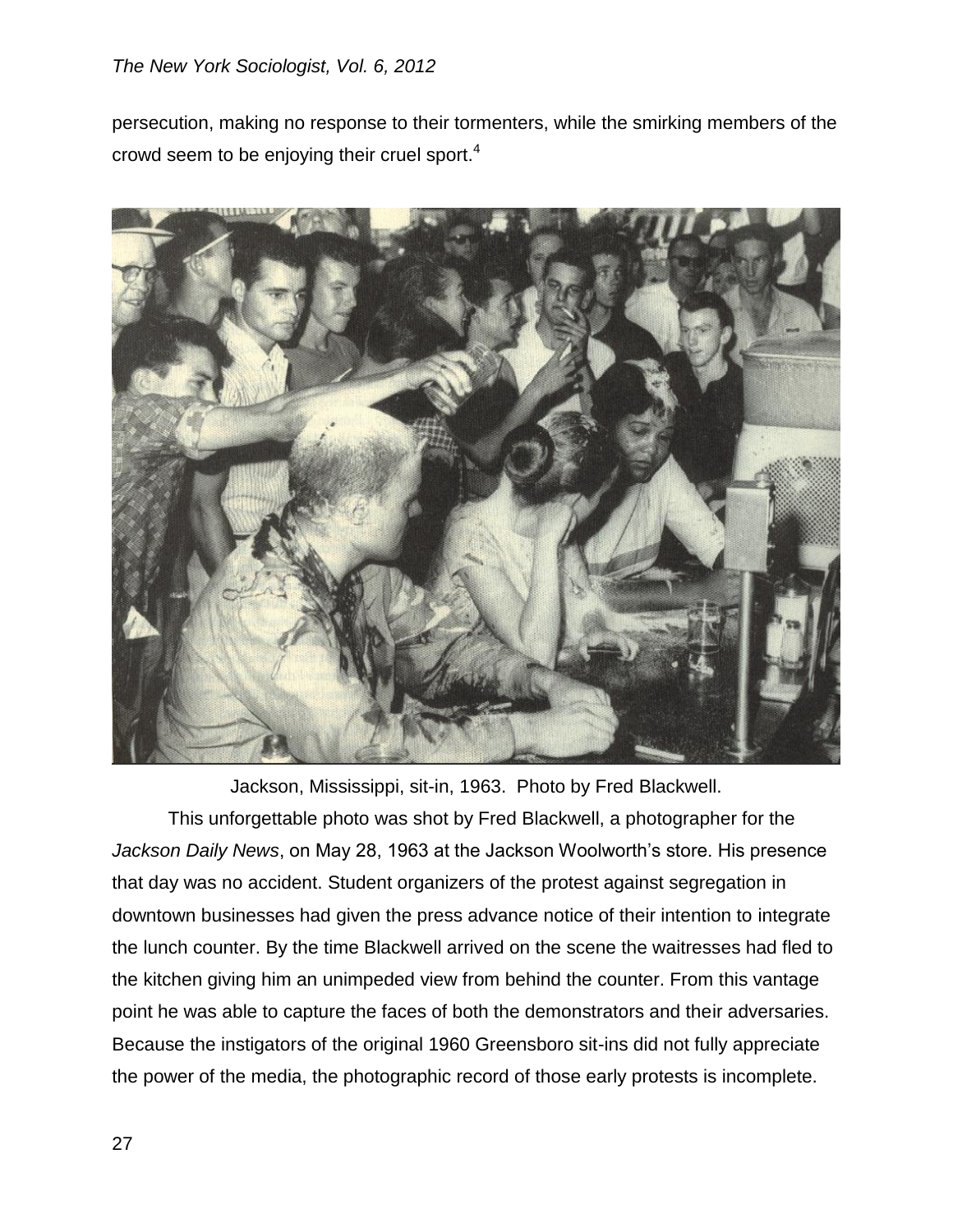Although the Jackson picture was taken three years after the peak of the sit-in movement, it has been extensively used to represent all similar demonstrations.<sup>5</sup>

The third iconic photo of the Civil Rights Movement shows a square-jawed police officer holding a snarling German shepherd with his left hand while he grabs the shirtfront of a young black man with his right. The dog lunges for the young man's midsection, its bared teeth only a few inches from his stomach. A second officer, also restraining an agitated police dog, is poised nearby, ready to join the fray if needed. A crowd of African American spectators stands in the street viewing this confrontation with alarm. An older woman in a print skirt gapes open-mouthed, horrified by the attack. A heavyset man in a dark suit looks over his shoulder in disbelief. The target of this assault is a lanky teenager. His shirttail is pulled out from his pants. Although his left hand rests on the officer's wrist, he does not appear to be resisting. His face is strangely calm as he focuses on the vicious dog snapping at his waist.



Birmingham demonstration, 1963. Photo by Bill Hudson.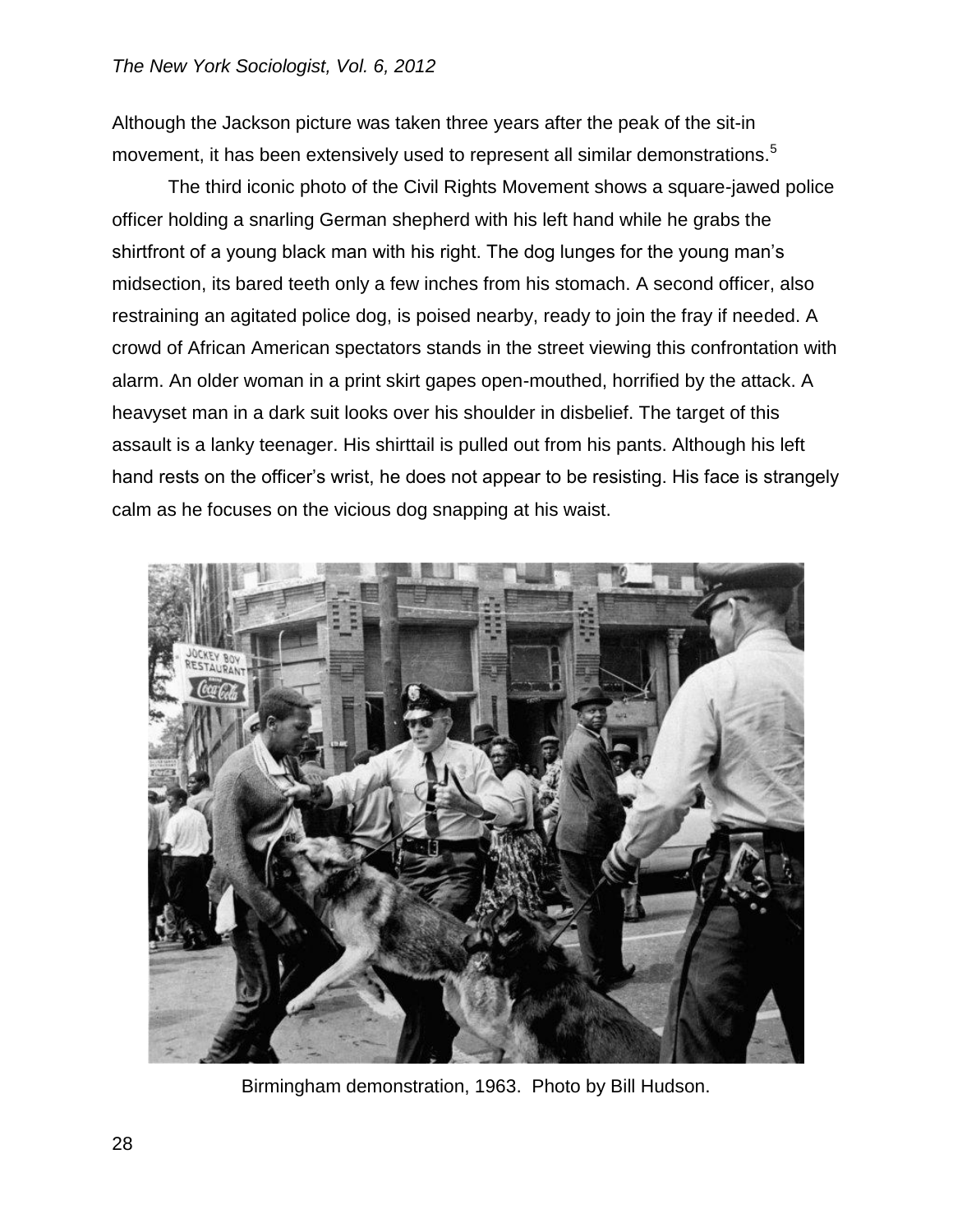This photo was taken in Birmingham, Alabama, by Bill Hudson, a veteran photographer for the Associated Press. The events depicted represent the culmination of a series of demonstrations against segregated businesses orchestrated by Martin Luther King, Jr., in the spring of 1963. Birmingham's hot-tempered commissioner of public safety, Eugene "Bull" Connor, had jailed hundreds of young people in earlier protest marches. As his jail filled Connor's patience wore thin. On May 3 he reached his breaking point and ordered his men to disperse the marchers by force. Firefighters blasted the youthful protestors with high pressure hoses and police officers deployed trained attack dogs to scatter the crowds. The young man captured in the photo was fifteen-year-old Walter Gadsen, a bystander caught up in the day's events. The next day Hudson's iconic image of Gadsen in the clutches of the police appeared on the front pages of leading newspapers including *The New York Times* and *Washington Post*. Later that week *Time* and *Newsweek* reprinted the same photo. Historian of photography, Vicki Goldberg, writes that before its publication "Racism had been an abstract idea, an *ism* like socialism or unionism," but this image and others like it "gave this abstraction a visible image which was easier to hate than an idea." (1990:204) President John F. Kennedy told a group of supporters that the picture "made him sick." Across the United States millions of Americans shared his reaction.

In their pioneering book, *No Caption Needed: Iconic Photographs, Public Culture, and Liberal Democracy*, Robert Hariman and John Louis Lucaites define the iconic photograph as "an aesthetically familiar form of civic performance coordinating an array of semiotic transcriptions that project an emotional scenario to manage a basic contradiction or recurrent crisis." (2007:29) These five elements—aesthetic familiarity, emotional scenario, civic performance, semiotic transcription, and basic contradiction provide a useful conceptual framework for the analysis of these photos.

Unlike fine art photography that confounds conventional expectations, Hariman and Lucaites assert that photojournalism "must be structured by familiar patterns of artistic design." (2007:29) In other words, the viewers' attention must focus on the content of the image and not be distracted by the photographer's creative technique. Unusual camera angles, obscured figures, or opaque lighting would weaken the power of the image. This is readily evident in the iconic photos examined here. All three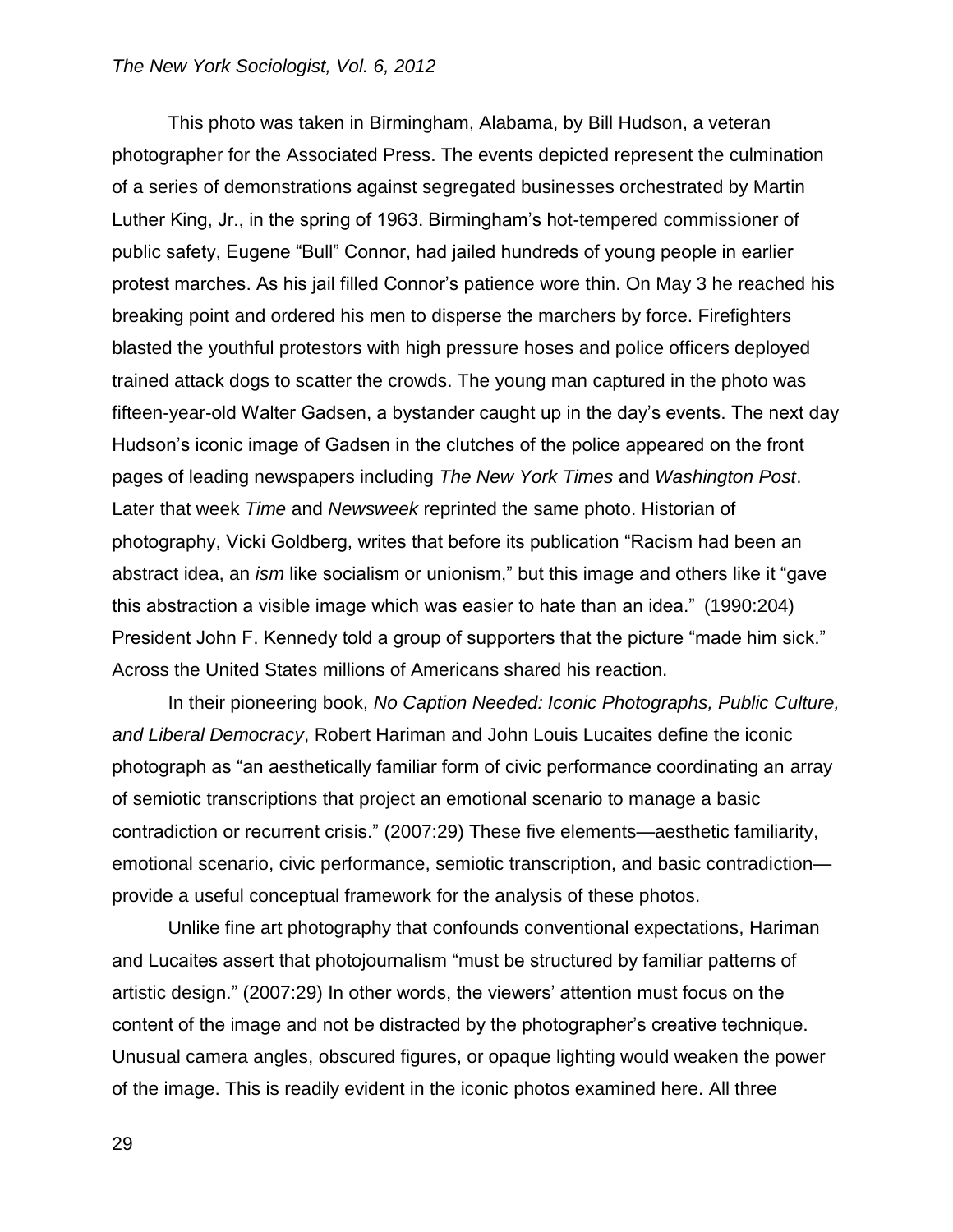images are clearly focused and conventionally composed. The main figure is located directly in the center of each photo—Elizabeth Eckford in Little Rock, Anne Moody in Jackson, and the police officer in Birmingham. This central position helps rivet the viewer's attention on the principal characters. In each case, spectators are arrayed behind the key actors so the camera has an unimpeded view of the action. The looks and gestures of the onlookers are focused on the central characters which encourages the viewer to do the same. Variation in shading is another critical element. The difference between the black skin of the victims and the white skin of the aggressors heightens the racial tension in each photo. The contrast of Elizabeth Eckford's dark skin against the crisp white fabric of her dress further emphasizes her distinctiveness. Numerical imbalance is a significant factor in all three photos. In Jackson and Little Rock a lone African American is surrounded by a mob of hostile whites; in Birmingham the numbers are reversed—a pair of white officers is outnumbered by a crowd of blacks. Each of the images is situated in a familiar setting—a city street in Little Rock and Birmingham, a crowded dime store lunch counter in Jackson. Even if they never visited these cities, viewers can readily identify these recognizable locales. This familiarity makes it easier to decipher the action in each photo.

All iconic images contain strong emotional content; this is the basis of their considerable power. According to Hariman and Lucaites, these photos possess the ability to activate "vital repertories of social behavior" that place the people depicted in the image in a social relationship with the viewer. This linkage is established primarily through "powerful evocations of emotional experiences" and these responses then become a "basis for understanding and action." In effect, the audience "establishes an affective relationship with the people in the picture" imaginatively sharing the emotions displayed by sympathetic figures and reacting against the emotions expressed by their adversaries. (2007: 35) This emotional identification is clearly seen in these iconic photos of the Civil Rights Movement.

Elizabeth Eckford's impassive face is the centerpiece of the Little Rock picture. Although at first glance she appears emotionless, closer inspection of the image reveals her pose to be a façade. The hateful screams of the young brunette, the catcalls of the other students, and the disapproving gazes of the stern matrons cannot be ignored.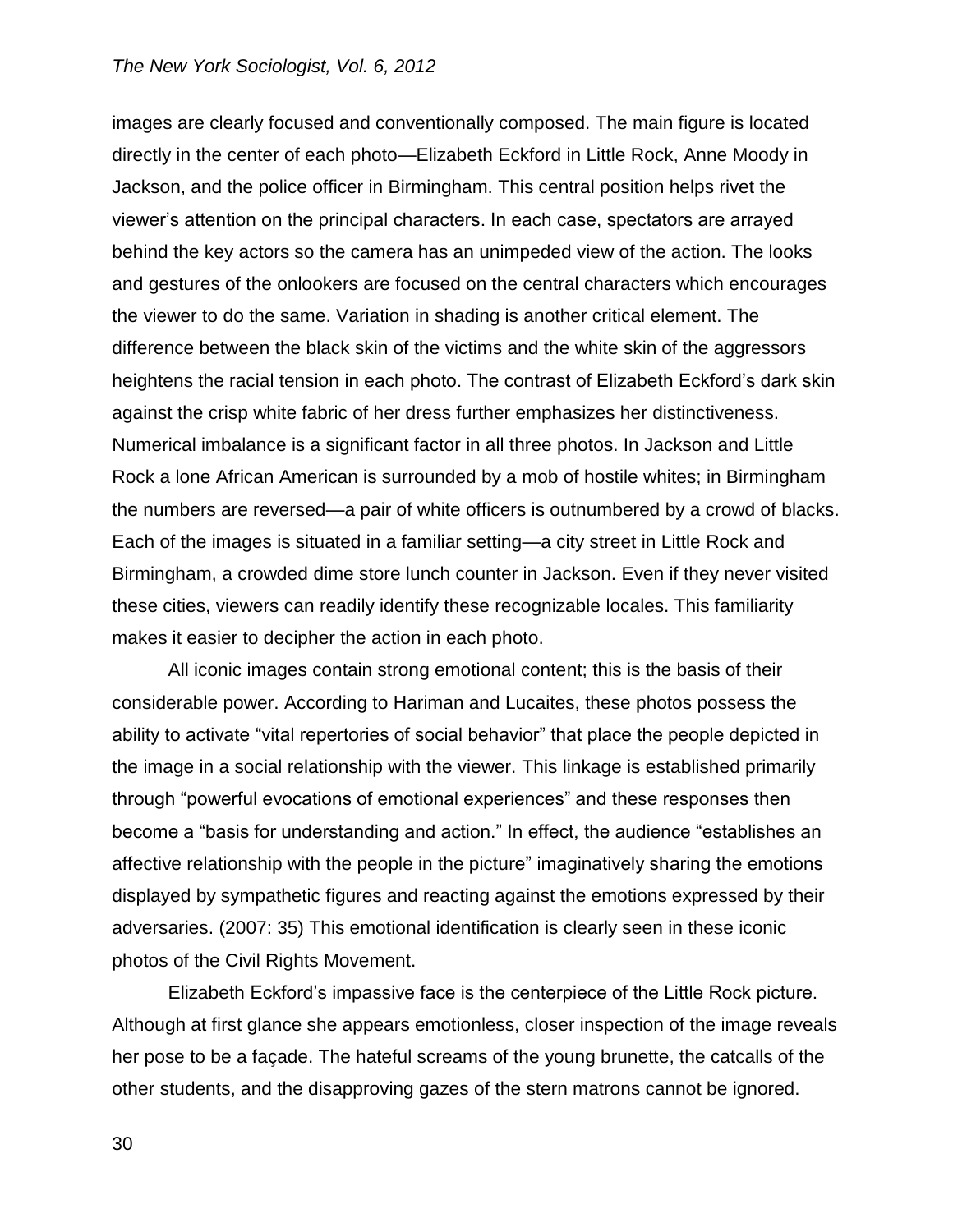Elizabeth bravely struggles to maintain her composure. Dark glasses partially hide her fear, but her unsteady mouth hints that she is on the brink of an emotional meltdown. The audience shares the terror that Elizabeth is feeling—the panic of being surrounded by a sea of hostile faces without a friendly person in sight, the overwhelming realization that her life may be in danger. White Americans viewing this photo, at least those not wedded to the segregationist cause, most likely feel another emotion on viewing the young black woman being persecuted by the mob—a sense of shame. The barely controlled rage expressed by the white high school students is upsetting; their ferocity seems totally unwarranted. There is no apparent reason for their outburst. The audience wonders, "Why in the world are these respectably dressed teens acting so badly toward this inoffensive girl? What has she done to hurt them?" Instead of identifying with other whites, the photo's powerful emotional content compels white viewers to empathize with Elizabeth Eckford and condemn her antagonists for their hurtful behavior.

A similar dynamic is at work in the photo of the Jackson sit-in. In this case, Anne Moody's frustrated look speaks volumes. She has endured abuse at the hands of the young men who taunt and torment her. Her resigned expression suggests that she has been seated at the lunch counter for some time and plans to remain until her foes tire of their malicious entertainment. The audience cannot see the faces of her two fellow protestors, but it's safe to assume they share her determination. The sight of lunch counter patrons covered with sugar and other condiments is completely unexpected. That the recipients of this abuse make no effort to defend themselves or retaliate is more disconcerting. In contrast, the young men who are responsible for their distress seem to be enjoying themselves. Unlike the Little Rock mob, they do not appear to be angered by the sit-in demonstration as much as they are pleased with their own antics. One is reminded of the description by conservative columnist James J. Kilpatrick on seeing a similar gang of white toughs heckling well-mannered civil rights demonstrators: "ragtail, slack-jawed, black jacketed, grinning fit-to-kill…It gives one pause." (Goldfield, 1990:121) Once again, well-intentioned whites will feel shame.

In many respects, the photo of the Birmingham confrontation is the most disturbing of the three images. Rather than threatening violence or engaging in petty harassment, this photo shows two police officers physically attacking a harmless-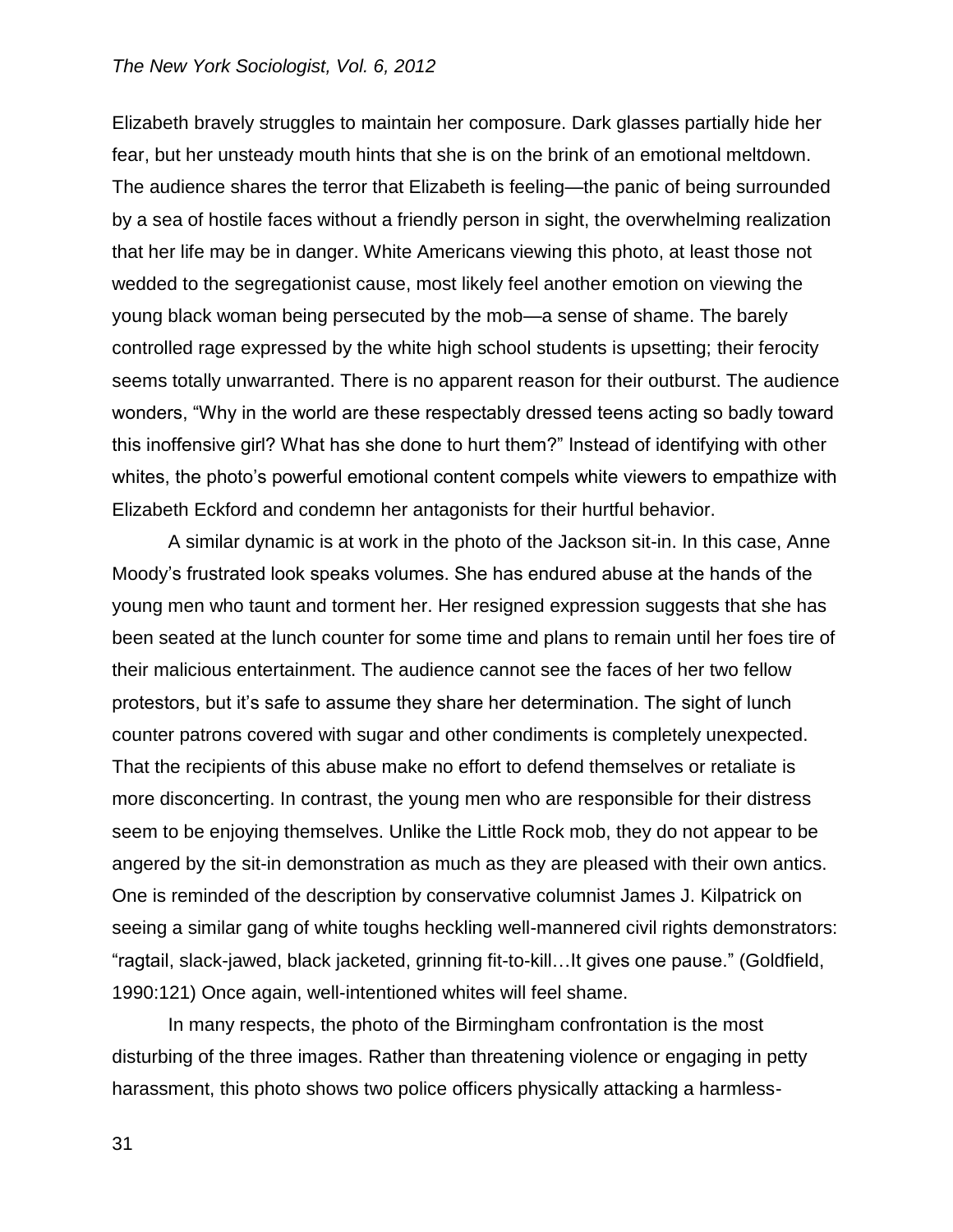looking young man. The snarling police dog is alarming; one does not usually witness an assault like this, especially when the victim appears so completely unthreatening. The viewer's initial reaction is fear. Who would not be terrified by a vicious attack dog lunging at one's midsection? In this regard, Walter Gadsen's lack of visible alarm is puzzling. How can he maintain his composure with a vicious German shepherd biting at his stomach? This reinforces Sontag's observation that, "For photographs to accuse, and possibly to alter conduct, they must shock." (2003:81) Most viewers will find this image deeply troubling and that is what makes it so effective. Seeing this photo, the viewer asks: "Why are these officers behaving so inhumanely? What has this boy done to them?" The officer holding Walter's shirt and sweater has his jaw set in determination not to let his captive escape. The officer's combative stance replicates his dog's aggressive posture. There is no apparent explanation for his outrageous actions. Rather than feeling respect for the officer, sympathetic viewers must condemn his excessive behavior. Because it challenges the legitimacy of established authority and encourages support for those like Walter who defy his power, this is a profoundly subversive image.

Central to Hariman and Lucaites' analysis is the contention that the iconic photo functions as a form of civic performance. (2007:30-33) They observe how the framing of the photograph creates a space similar to a theatrical stage. This "marks the work as a special selection of reality that acquires greater intensity" than the world outside the frame. Characters within the photo may be viewed as actors who communicate crucial information through their costumes and gestures. Symbolic elements in the photo's setting also help convey its political message. Using these dramatic devices, the iconic photo does not just transmit factual information, "but refashions social forms to restructure understanding, motivate action, and organize collective memory." (Hariman and Lucaites, 2007:33) Thus, these photos shape our comprehension of the Civil Rights Movement.

In the Little Rock photo the viewer witnesses a courageous performance by a solitary hero. Moments before the picture was taken, an unescorted Elizabeth Eckford approached the guardsmen surrounding Central High School and was turned away although white students were allowed to enter. As she withdraws from the scene of her rebuff Elizabeth is surrounded by members of a scornful, disapproving chorus who

32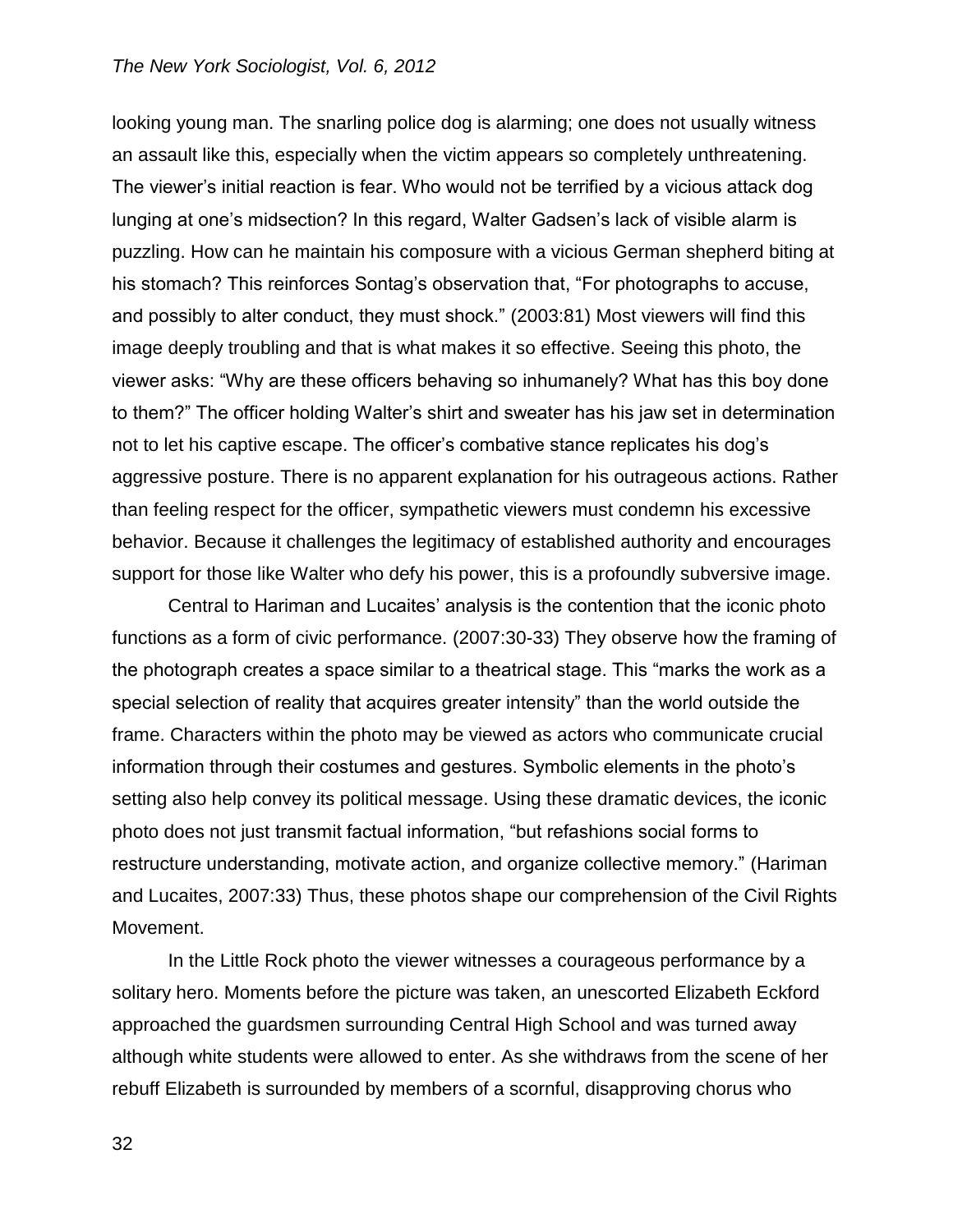denounce her audacious effort to trespass on grounds reserved for whites. They harshly scold her, reinforcing the message that African Americans are not welcome on their turf. Badly outnumbered and seeing no alternative, Eckford has accepted defeat, at least temporarily, and is trying to make a dignified exit. The mob, however, will not permit her to get away so easily. They continue to hound and harass her; they pile humiliation on top of rejection; they threaten to surround her and cut off all escape routes. Thus far, the mob has employed only verbal abuse, but the potential for physical harm is very real. $6$ 

The Jackson sit-in photo also reveals a civic performance, although this drama is staged in the cramped quarters of dime store lunch counter rather than on a city street. The instigators of the confrontation, the three young people at the counter, are passive, seemingly rooted on their stools. Their slumped posture, the weary expression of the lone black woman, and the amount of debris dumped on them indicates they have held their position for some time. There is no indication that they intend to leave. The crowd of young men presses within inches of their prey as they continue to harass the immobile protestors. Most likely, they are tossing insults and crude jokes at the silent trio. One suspects they are thinking of new ways to abuse their victims. Evidence of recent attacks is visible on the protestors' bodies and clothing and more may come at any minute, yet the victims make no move to retaliate or even to protect themselves from further mistreatment. The viewer asks: "How much longer can these protestors continue to endure this mistreatment? When will they reach their breaking point? Will they strike back at their attackers or will they decide to abandon this quixotic protest?" In the tradition of Emerson, Gandhi, and King, their nonviolent performance is a vivid example of political theatre.

The Birmingham photo shows actors in the middle of a civic performance, this one also taking place on a busy thoroughfare. The protests that triggered the police crack-down were carefully staged in full public view to maximize their impact, not only for residents of Birmingham, but, more importantly, for the entire nation and beyond. Andrew Young, one of Martin Luther King's lieutenants in Birmingham, has written about these demonstrations, "[W]e were well aware that each night we were receiving close to a million dollars' worth of prime TV exposure [on the network news]. Accordingly, we attempted to plan our demonstrations so that a distinct message was

33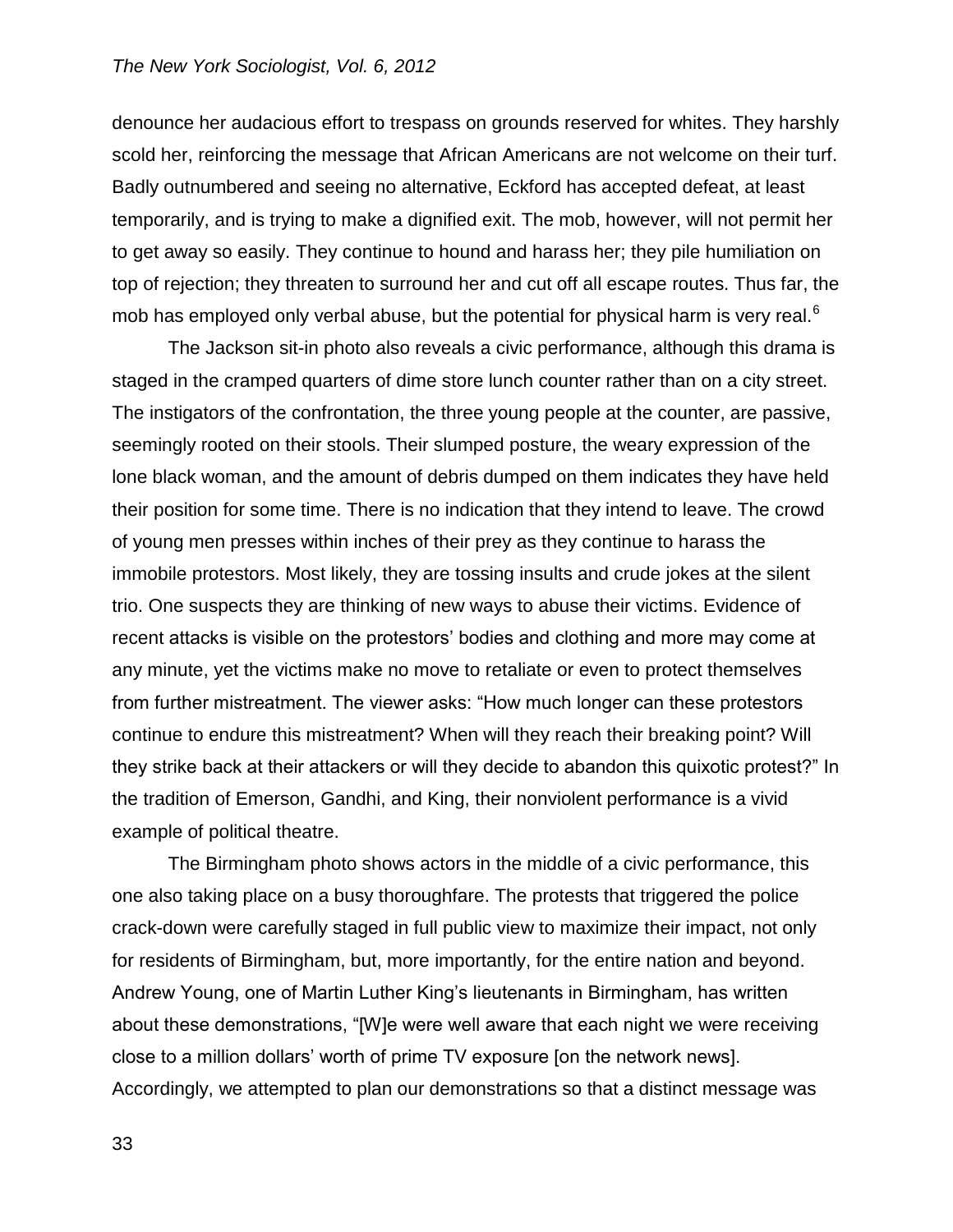conveyed each day." (1996:225) Hundreds of demonstrators, most of them school children, marched to protest segregation in downtown stores. Birmingham authorities attempted to silence the protests by dispersing the participants with hoses and dogs. King urged his followers not to resist. Police controlled the implements of force; the protestors' sole weapon was their claim to the moral high ground. In the photo two white policemen, both armed with pistols and holding snarling German shepherds by their leashes, converge on a nonresistant boy. For Walter Gadsen there is no possibility of escape; soon he will be hauled off to jail while the officers continue to hunt for more victims. In the background, older African American spectators look on in shocked disbelief at the drama unfolding before them. Their accusing looks silently ask: "How can the police behave so badly? What has this young man done to warrant being attacked by vicious police dogs?"

Hariman and Lucaites identify semiotic transcription as an essential device present in iconic photos. This concept, they explain, refers to "the artistic, social, and political codes that are used to provide multiple representations of an event." Photos that achieve iconic status successfully fuse these codes into an image of collective experience which then provides "resources for interpreting historical processes." (2007:34) The dominant code in these iconic photos of the Civil Rights Movement is a racial code. In the United States during the mid-twentieth century, African Americans were largely unseen in representations of public life. With the exception of a select few entertainers and athletes, blacks seldom appeared in news photographs. They were, in Ralph Ellison's classic phrase, largely "invisible" to white eyes. When African Americans did occasionally surface in mass media, they usually were portrayed in humble, subservient roles such as laborers, domestic workers, or poor tenant farmers. News coverage of the Civil Rights Movement helped remove this cloak of invisibility from black people in the United States. African American protestors emerged as actors on the national scene as they challenged the prevailing racial code.

Both the Little Rock and Jackson photos portray a single black figure in a setting populated by a far greater number of whites. The tension between the lone black intruder and the whites who dominate the space is palpable. Both Elizabeth Eckford and Anne Moody are trespassing in territory formerly reserved for whites. The white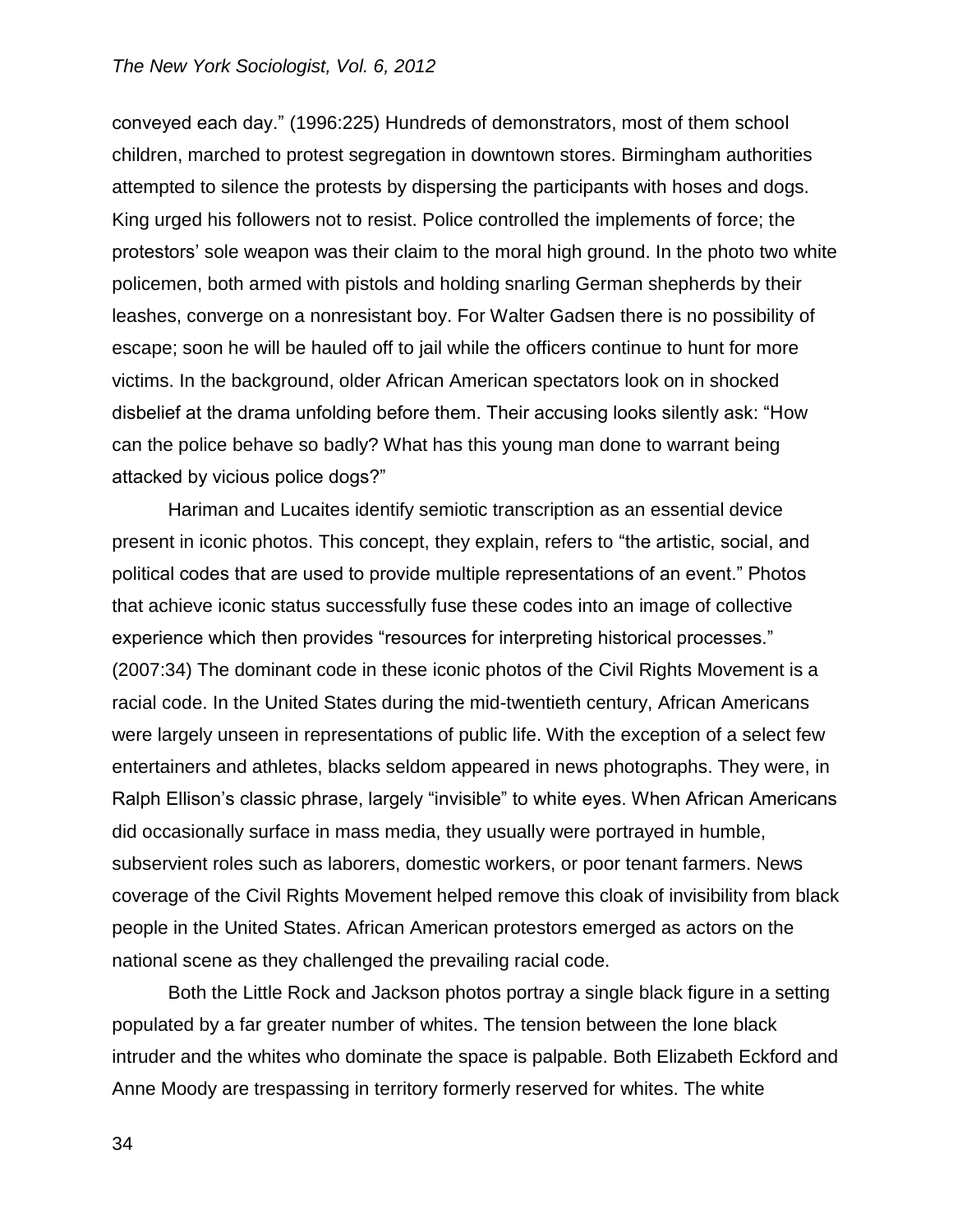onlookers assert their claim to ownership of this public space by trying to drive the black interlopers back to their segregated reservations. Although Moody has two white colleagues, their presence is not essential. Without Moody's black countenance, the photo loses its meaning; there would be no reason for conflict.

Although Eckford and Moody have been singled out for reprimand, nothing in their appearance or demeanor indicates they are guilty of any infraction other than being present in an area where they are not welcome. Eckford's fashionable attire is equivalent in every respect to the dresses worn by the white school girls tormenting her. Her posture is erect and dignified. Only skin color sets her apart. While Moody's attire is not as distinctive as Eckford's, she certainly is dressed as well or better than her teenage adversaries. Her seated position makes her vulnerable to attacks from behind, yet she strives to maintain a respectable upright posture.

The coding is different in the Birmingham photo. Here symbols of white power and authority are more prominently displayed. The police uniforms stand out. From their military caps to their spit-shined shoes, the two officers are covered from head to toe with signs of their superior status. Holstered pistols carried on their wide belts confirm their power. The barely restrained dogs multiply the potential for officially sanctioned violence. Unlike Little Rock and Jackson, the Birmingham confrontation is not a contest between unarmed civilians; it is a one-sided struggle with white policemen asserting their authority through the use of force. The two officers are the only whites present. They are outnumbered by the crowd of African American spectators yet they dominate the scene. They proclaim their power by grabbing Walter Gadsen without fear of retaliation or censure; no one lifts a finger to complain or stop them. The young black man apparently has defied their authority and will be punished for this transgression.

Gender also is a prominent element in two of the photos. In Little Rock all of the principal figures are female. The white women, although dressed appropriately, are acting in a distinctly unladylike fashion. Rather than displaying the reserved, courteous demeanor expected of women in public places, they exhibit aggressive, threatening behavior stereotypically associated with men. Their breach of conventional feminine etiquette adds to the drama of the scene. In Jackson the aggressors are men, but two of their three targets are women. The conventional code of chivalrous conduct requires

35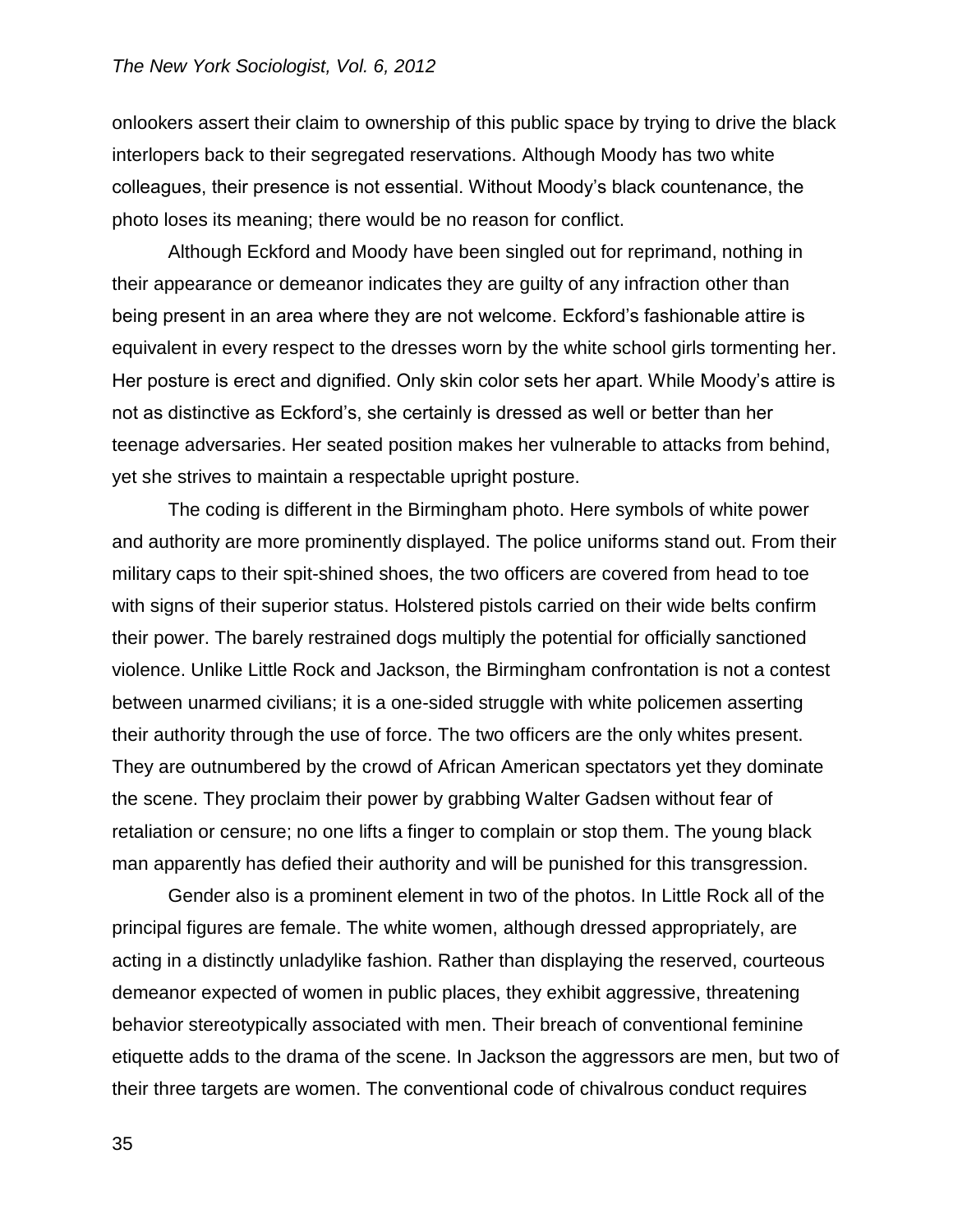men to treat women with respect, to show them courtesy, and to refrain from crude and obnoxious behavior in the presence of a lady. By harassing and berating Moody and her companion not only do they startle the viewer, they forfeit any possibility of sympathetic consideration. Their actions confirm they are not gentlemen; they cede the moral high ground to their long-suffering victims.

Contradiction and crisis is the final element in Hariman and Lucaites' analysis of iconic images. They contend that all political systems contain fundamental contradictions—issues that potentially divide citizens and can create crises of legitimacy for the state. In this context, iconic photos help people imagine an "alternative model of social reality" in which the contradiction is eliminated and replaced by new political arrangements. The visual icon thus becomes "an aesthetic resource for the performative mediation of conflicts." (2007:37) The genesis of the Civil Rights Movement was rooted in the basic discrepancy between the promise of equal rights for all citizens embodied in the U.S. Constitution and the systematic denial of these rights for African Americans.<sup>7</sup> In the 1950s African Americans launched a multifaceted campaign to expose and resolve this dilemma. While the movement employed a variety of strategies, the most successful involved the creation of public confrontations in which nonviolent demonstrators confronted symbols of racial inequality. As Martin Luther King, Jr. acknowledged in his "Letter from the Birmingham Jail," to cast off the entrenched Jim Crow system of racial segregation it was first necessary to create an atmosphere of crisis. Photos of African American protestors being brutally treated by racist mobs and southern authorities dramatically concentrated the nation's attention on discriminatory practices and convinced supportive whites that government intervention was needed to resolve the crisis. The media played a central role, advancing the movement by highlighting the problem of racial inequality, presenting black protestors in a sympathetic light, and providing a national forum for their grievances. Much of the Civil Rights Movement's success can be attributed to its skillful manipulation of the press and television. Civil rights demonstrators consciously created scenarios that portrayed them as worthy of full citizenship. Sit-in participants and Freedom Riders dressed in their "Sunday best"—men in suit coats, white shirts, and ties; women in dresses and high heels. They were instructed to act with dignity and respect. This meant not responding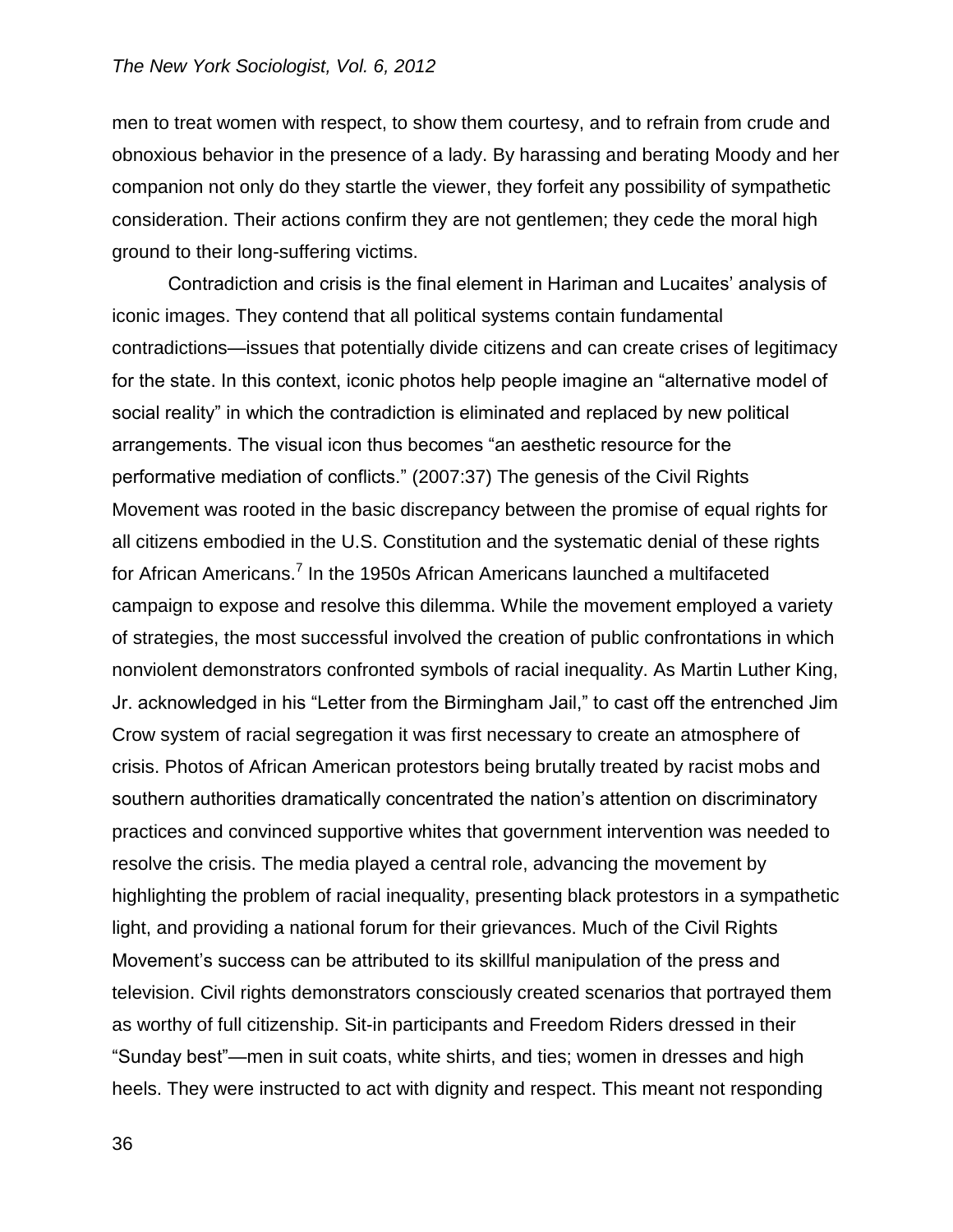to the inevitable insults directed at them, not even laughing or joking—nothing that would detract from their serious purpose. They carried themselves with pride and selfrespect. The same cannot be said of their white antagonists who reacted to the presence of African American protestors with hostility, anger, bad manners, and plenty of verbal and physical abuse.

Each of the iconic photos examined here clearly illustrates the basic contradiction of decent African American citizens being denied elemental rights for no reason other than their skin color. More importantly, however, they also communicate a sense of urgency that images of segregated facilities and black poverty alone could not do. All three photos show black people seeking equal treatment but meeting harsh resistance from hostile, unyielding whites. Their message is unmistakable—a crisis is brewing in the streets of Little Rock, Jackson, and Birmingham and something must be done to settle it. In their decisions to publish and circulate these images, editors helped communicate this sense of crisis and unwittingly confirmed their iconic status.

The creation of these iconic photos was the result of a three-sided collaboration between the activists who initiated the events, the photographers who decided that a particular image was worth capturing on film, and the editors who selected the images for reproduction. Ultimately, however, it is members of the audience who attribute meaning to the photos. Drawing upon the messages encoded in the image, the context in which the image appears, and their accumulated knowledge and experience, contemporary viewers apprehend the meaning anew. That these iconic photos of the Civil Rights Movement retain their power after fifty years is a testament to the courage of the young people who stood up for their rights, the righteousness of their cause, and the skill of the photographers who captured their images.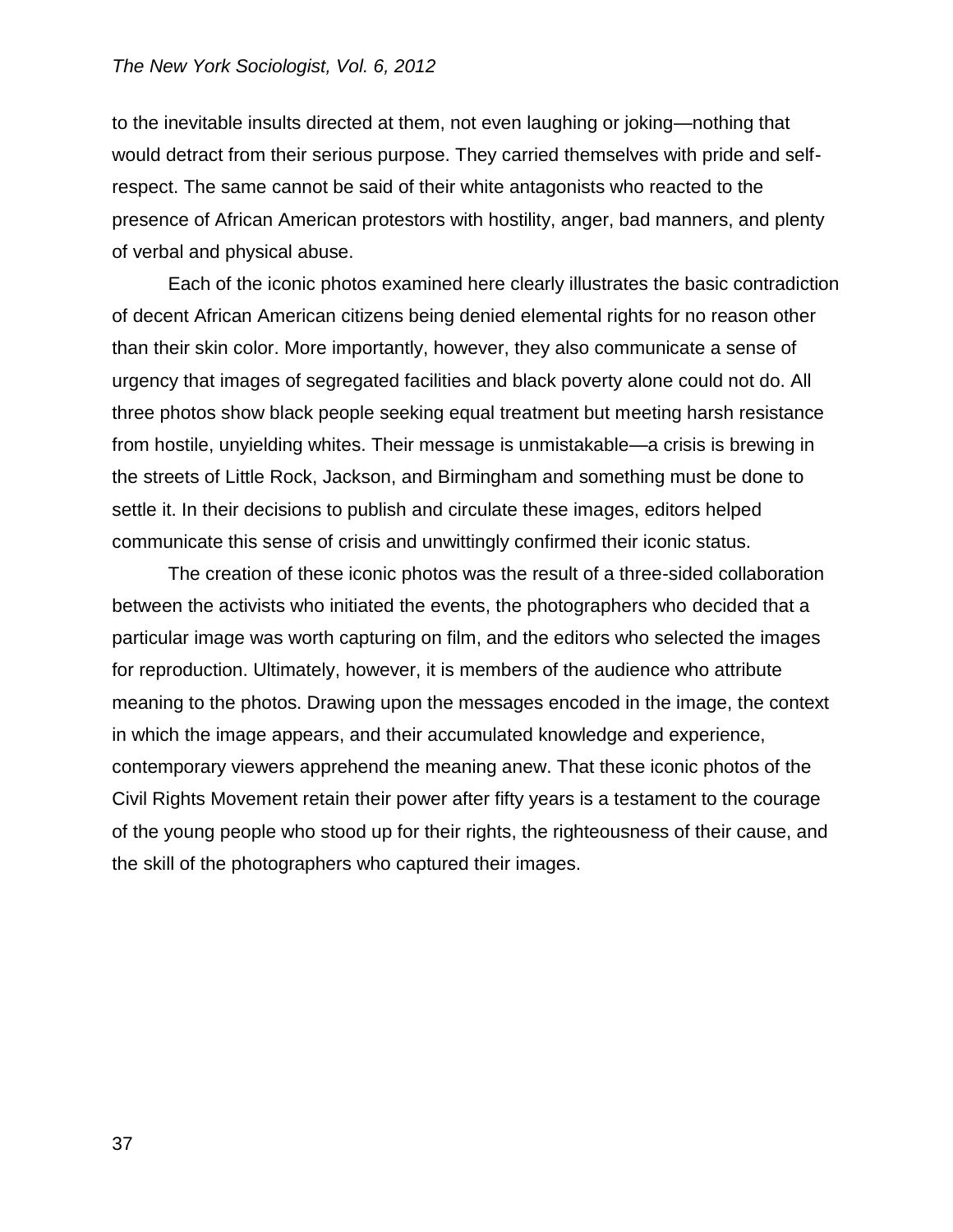# **References**

- Goldberg, Vicki. 1991. *The Power of Photography: How Photographs Changed Our Lives*. New York: Abbeville Press.
- Goldfield, David R. 1990. *Black, White, and Southern: Race Relations and Southern Culture, 1940 to the Present.* Baton Rouge: Louisiana State University Press.
- Hariman, Robert and John Louis Lucaites. 2007. *No Caption Needed: Iconic Photographs, Public Culture, and Liberal Democracy.* Chicago: University of Chicago Press.
- Jacoway, Elizabeth. 2007. *Turn Away Thy Son: Little Rock, The Crisis That Shocked the Nation*. New York: Free Press.
- *Life: Decades of the Twentieth Century: The Way We Were.* Des Moines: Time Inc., 1999.
- Moody, Anne. 1968. *Coming of Age in Mississippi.* New York: Dial Press.
- Myrdal, Gunnar. 1944. *An American Dilemma*. New York: Harper & Bros.
- Sontag, Susan. 2003. *Regarding the Pain of Others.* New York: Farrar, Straus and Giroux.
- Wood, Amy Louise. 2009. *Lynching and Spectacle: Witnessing Racial Violence in America, 1890-1940*. Chapel Hill: University of North Carolina Press.
- Young, Andrew. 1996. *An Easy Burden.* New York: Harper Collins.